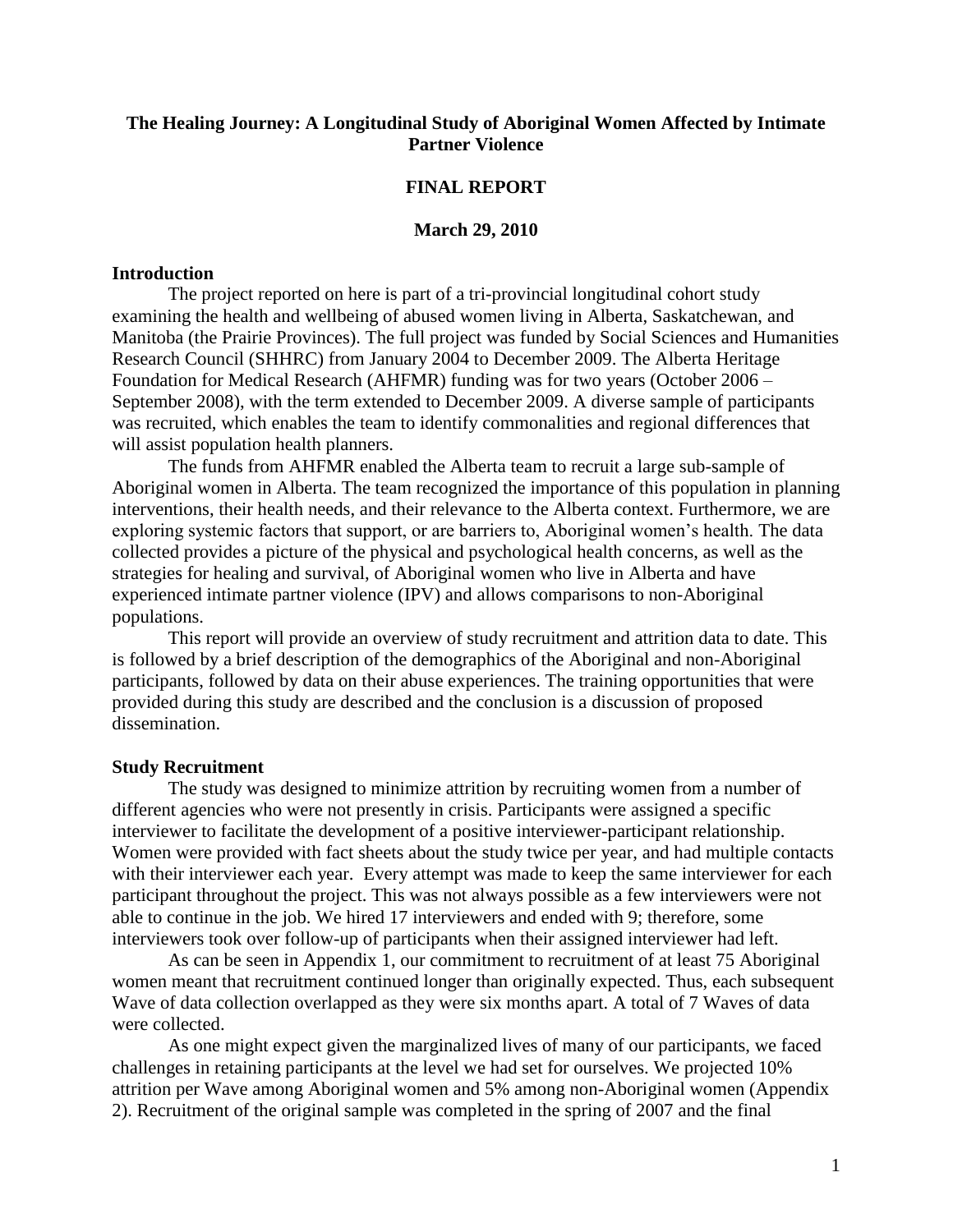interviews were completed in December 2009. We recruited 76 Aboriginal women (target sample was 75) living in rural and urban sites across Alberta. Our total Alberta sample, including Aboriginal women, is 231 women. At Wave 7 we had 103 remaining participants. As the data is still being cleaned for Waves 5, 6, and 7, the attrition rates are not available for those waves for Aboriginal and non-Aboriginal women separately. The average overall attrition was 13%, higher than the 10% we anticipated for Aboriginal women. We lost twice as many Aboriginal women in Wave 2 as non-Aboriginal women; Wave 3 had similar rates for the two groups; and attrition doubled again for Aboriginal women in Wave 4 though the rates went down in this Wave for both groups.

### **Sample Characteristics Wave 1**

Cultural background was self-reported. Of the 76 women who self-identified as Aboriginal, First Nation, Inuit, or Metis, 66% were First Nation or Aboriginal, 17% specified Metis, and 17% stated Aboriginal or Inuit combined with some other background (e.g., Aboriginal/Ukrainian).

Of the Aboriginal women, 95% had children compared to 92% of the non-Aboriginal women. Aboriginal women had more children on average. The mean number of children for Aboriginal women  $(n=72)$  was 3.18 and for non-Aboriginal  $(n=142)$  was 2.51. This is statistically significant when the numbers of children are grouped  $(1 \text{ or } 2; 3 \text{ or } 4; 5+)$  (p=.039). Among Aboriginal women 17% had five or more children compared to 8% of non-Aboriginal women.

Table 1 indicates that the Aboriginal women tended to be younger. The average age for all women (n=231) was 38 and they ranged from 19 to 74 years of age. The average age of Aboriginal women was 36 and for non-Aboriginal (n=155) was 40. Aboriginal women were more likely to be under 40.

Table 2 indicates Aboriginal women tended to have less education than non-Aboriginal women. As Table 3 indicates, most of the women in the study were living in poverty, but Aboriginal women also tended to be in lower income brackets than non-Aboriginal women. These results are not unexpected given the demographics of Aboriginal people in Alberta.

| <b>Age Group</b> | <b>Aboriginal</b> | Non-Aboriginal | <b>Total</b> |
|------------------|-------------------|----------------|--------------|
| 29 and less      | 18 (24%)          | 29 (19%)       | 47 (20%)     |
| $30-39$          | 30 (40%)          | 53 (35%)       | 83 (36%)     |
| $40 - 49$        | 24 (32%)          | 41 (27%)       | 65 (28%)     |
| 50-59            | 4(5%)             | 21 (14%)       | $25(11\%)$   |
| $60+$            |                   | 9(6%)          | 9(4%)        |
|                  | 76 (100%)         | 153 (100%)     | 229 (100%)   |

Table 1: Aboriginal and Non-Aboriginal by Age Group

|  |  |  |  |  |  | Table 2: Aboriginal and Non-Aboriginal by Education Level Obtained |  |
|--|--|--|--|--|--|--------------------------------------------------------------------|--|
|  |  |  |  |  |  |                                                                    |  |

|                                 | $\sim$     |                |              |
|---------------------------------|------------|----------------|--------------|
| <b>Education Level Obtained</b> | Aboriginal | Non-Aboriginal | <b>Total</b> |
| Grade 1-9                       | 18 (24%)   | 14 (95)        | 32(14%)      |
| Grade 10-11                     | 25 (33%)   | 27 (18%)       | 52 (23%)     |
| Grade 12                        | $11(14\%)$ | 38 (25%)       | 49 (21%)     |
| <b>GED</b>                      | 2(3%)      |                | $2(1\%)$     |
| Some or Completed College       | 16(21%)    | 40 (26%)       | 56 (24%)     |
| Some or Completed University    | 4(5%)      | 35 (23%)       | 39 (17%)     |
| Total                           | 76 (100%)  | 154 (100%)     | 230 (100%)   |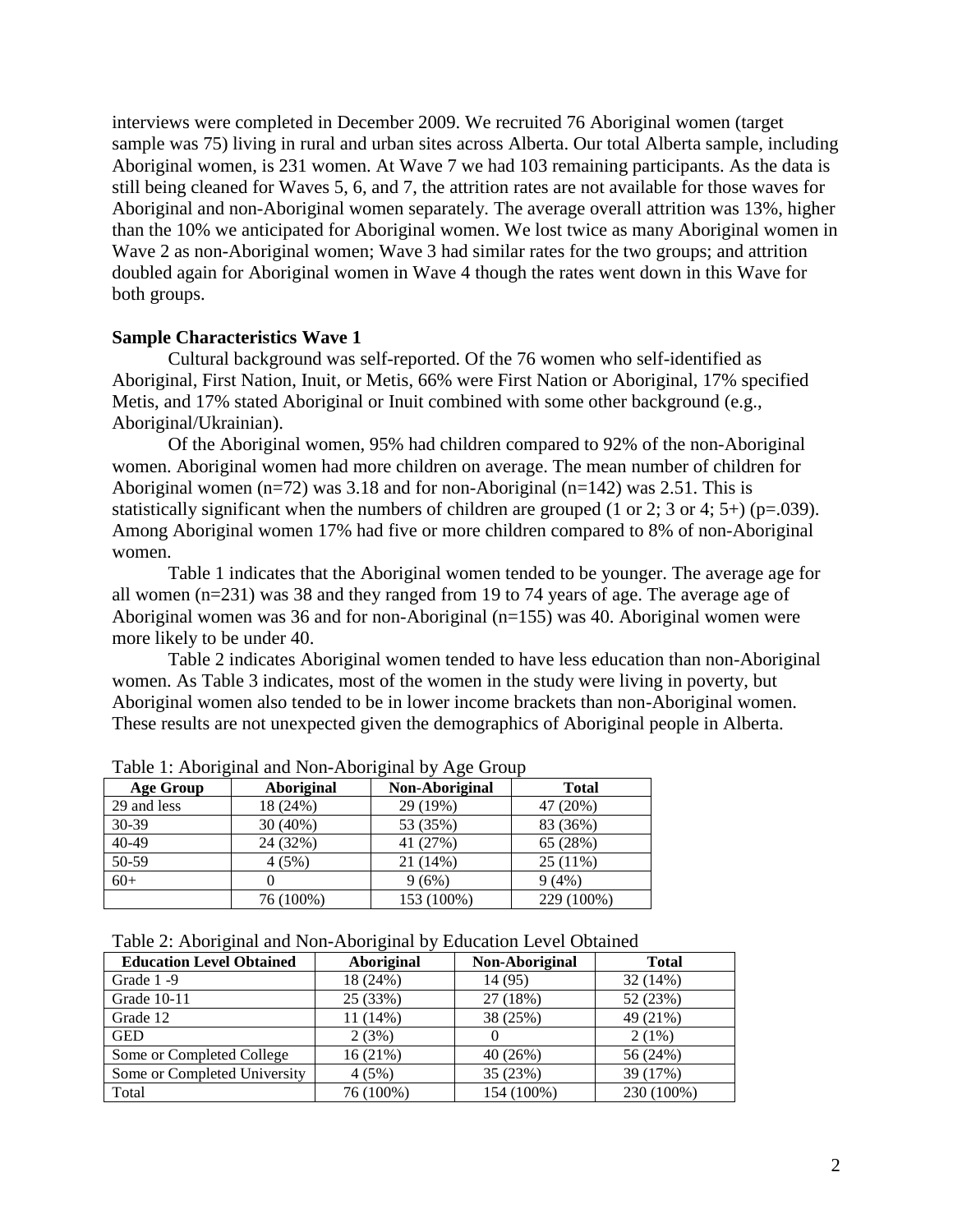| <b>Total Family Income</b> | Aboriginal | Non-Aboriginal | <b>Total</b> |
|----------------------------|------------|----------------|--------------|
| $<$ 15,000                 | 47 (62%)   | 63 (41%)       | 110 (48%)    |
| $15,000 - 20,000$          | 11 (14%)   | 32 (21%)       | 43 (19%)     |
| $21,000 - 25,000$          | 9(12%)     | 11(7%)         | $20(9\%)$    |
| $26,000 - 30,000$          | $1(1\%)$   | 15 (10%)       | 16(7%)       |
| >30,000                    | $8(10\%)$  | 34 (22%)       | 42 (18%)     |
| Total                      | 76 (100%)  | 155 (100%)     | 231 (100%)   |

Table 3: Aboriginal and Non-Aboriginal by Total Family Income Last Year

The majority of the Aboriginal and non-Aboriginal women recruited come from urban centres (Table 4) – Lethbridge, Calgary, Red Deer, and Edmonton – which will limit our ability to address rural and reserve issues. Again, however, this is not unexpected since the recruitment was through services, most of which tend to be in centres, and the fact that the majority of Aboriginal people now live in urban centres.

| Town           | <b>Aboriginal</b> | Non-Aboriginal   | <b>Total</b> |
|----------------|-------------------|------------------|--------------|
| Calgary        | 20 (26%)          | 73 (47%)         | 93 (40%)     |
| Drumheller     | $1(1\%)$          | $\left( \right)$ | $1(.4\%)$    |
| Edmonton       | 33 (43%)          | 42 (27%)         | 75 (32%)     |
| Fairview       | 0                 | $1(.6\%)$        | $1(.4\%)$    |
| Grande Prairie | 2(2.6%)           | $4(2.6\%)$       | 6(2.6%)      |
| Lethbridge     | 13 (17%)          | 11 (7%)          | 24 (10%)     |
| Lloydminster   | $1(1\%)$          | 6(4%)            | 7(3%)        |
| Medicine Hat   |                   | $9(5.8\%)$       | $9(3.9\%)$   |
| <b>Okotoks</b> | 0                 | 1(.6%)           | $1(.4\%)$    |
| Peace River    | 4(5%)             | 7(4%)            | 11 (5%)      |
| Red Deer       | 2(3%)             | $1(.6\%)$        | $3(1\%)$     |
| Total          | 76 (100%)         | 155 (100%)       | 231 (100%)   |

Table 4: Aboriginal and Non-Aboriginal by Town of Current Residence

## **The Abuse Experience Reported**

The average length of time that women reported being with their ex-partner was significantly shorter for Aboriginal women (8 years) compared to non-Aboriginal women (11 years) (p=.028). The Aboriginal women reported that that relationship was abusive for an average of 6 years (75% of the length of the relationship) compared to an average of 9 years (82% of the length of the relationship) for non-Aboriginal women ( $p=.034$ ).

The Composite Abuse Scale asked questions to get at physical, emotional abuse and harassment. For each item a woman indicated whether the experience happened Never, Only Once, Several Times, Once a Month, Once a Week, or Daily. Thus, higher scores indicate more frequent abuse experiences. A total score for severe forms of abuse can also be calculated. As Table 5 indicates, Aboriginal and non-Aboriginal women had similar average scores on the various scales. Non-aboriginal women reported more frequent emotional abuse.

| <b>Composite Abuse Scale</b> | <b>Aboriginal</b> | Non-Aboriginal | <b>Total</b> | p-value  |
|------------------------------|-------------------|----------------|--------------|----------|
| <b>Emotional Abuse Score</b> | 20.42             | 24.28          | 23.01        | $p=.021$ |
| <b>Physical Abuse Score</b>  | 16.53             | 14.23          | 14.98        | $p=.097$ |
| <b>Harassment Score</b>      | 12.47             | 12.62          | 12.57        | $p=.892$ |
| <b>Severity Score</b>        | 6.38              | 6.74           | 6.62         | $p=.687$ |
| <b>Total Abuse Score</b>     | 49.05             | 49.56          | 49.39        | $p=.885$ |

Table 5: Comparison of Scores on Composite Abuse Scales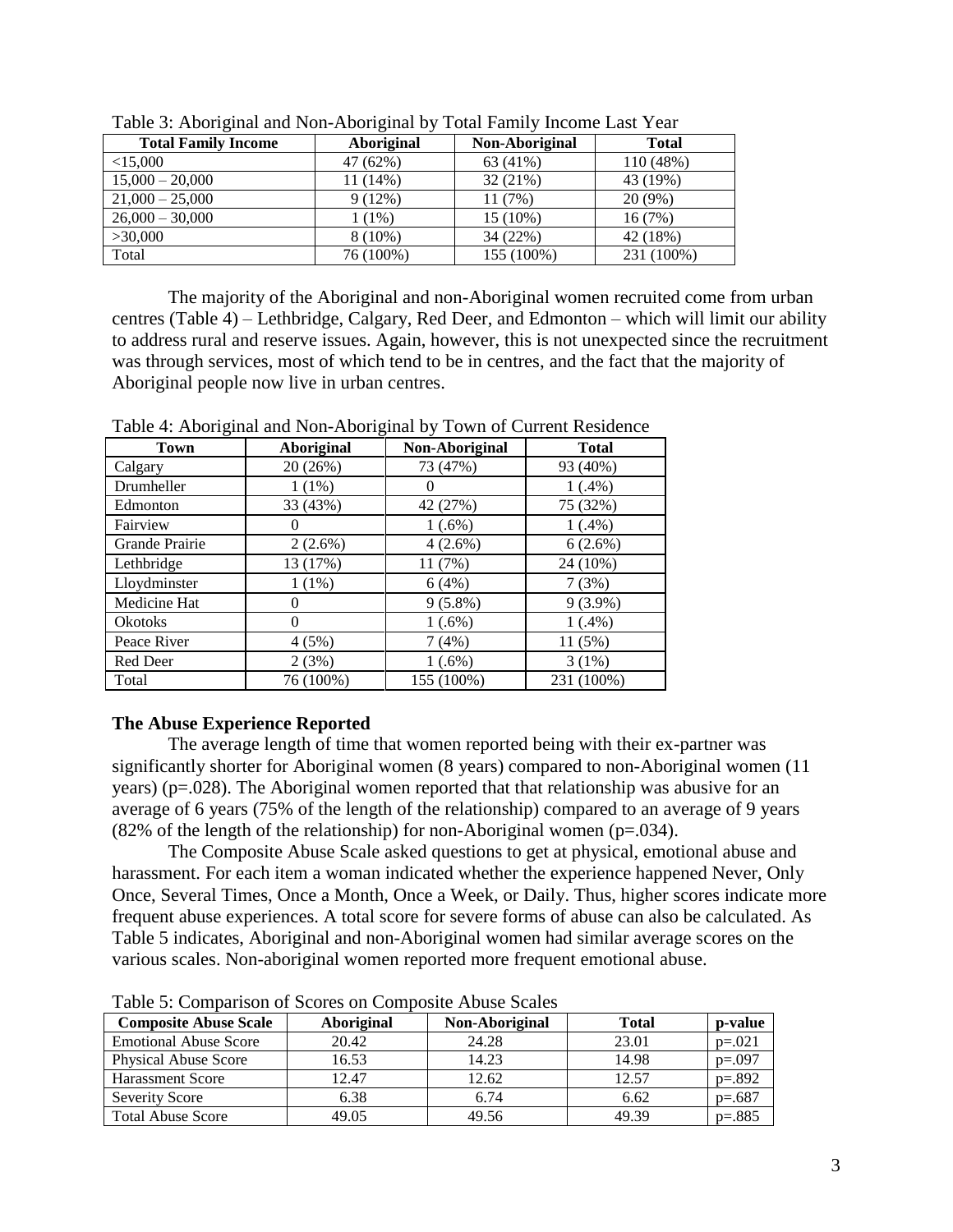When asked if they had ever had sex against their will, 84% of Aboriginal women and 80% of non-Aboriginal women said yes. Aboriginal women tended to be younger when this happened (average 13 years) than non-Aboriginal women (average 18 years)  $(p=.001)$  when this happened.

When asked if they had thought about killing themselves to feel better after abuse, 60% of Aboriginal women compared to 48% of non-Aboriginal women said yes (p=.062). The two groups were equally likely to report that this was not a helpful strategy. There was no significant difference in the percentage of women who tried to hurt themselves (Aboriginal 43%, non-Aboriginal 37%) or tried to commit suicide (Aboriginal 33%, Non-Aboriginal 26%) because of the abuse.

# **Training Opportunities Provided**

From May to August 2007, two graduate students, a Masters student in Psychology (Courtney Chasin) and a doctoral student in Social Work (Kendra Nixon), were employed to do analysis of the demographic and abuse history data. These data were presented at the RESOLVE Research Day on November 6, 2007. Ms. Chaisin went on to doctoral studies at the University of Windsor in Clinical Psychology and Dr. Nixon is now on faculty at the University of Winnipeg and a member of the Healing Journey research team.

With support from Alberta Heritage Foundation for Medical Research through the summer studentships program, two undergraduate students worked on the project from May to August 2007 (Deinera Exner, Elicia Miller). They focused on two topics: Aboriginal women's mental and physical health needs and service utilization and Aboriginal women's sexual and reproductive health. They completed comprehensive literature searches for both topics and coded 24 open-ended questionnaire items from Survey 1. The latter work allowed us to begin a coding manual. Ms. Exner went on to a Masters in Public Health at Boston University and is now at Cornell University in the College of Human Ecology in the PhD program.

In the 2007/2008 academic year, Elicia Miller, an undergraduate Psychology student, did an independent studies course on reproductive health outcomes and an Honours thesis on parenting experiences.

Two Bachelor of Health Sciences (BHSc) students (Mia Jovic, Ndidi Metuh) completed their research practicums, MDSC 408, with Dr. Thurston and Dr. Radtke from January to April 2008. They continued working on coding of open-ended variables and assessing inter-rater reliability of the codes. In 2008/2009 Mia did her Honours thesis on the data concerning reported bowel problems and Ndidi did her Honours thesis on the parenting data.

From May to August 2008, Elicia, Mia, and Ndidi continued working on the project. These students were supported by funds from the summer studentship programs of AHFMR, UofC O'Brien Centre, and UofC Markin Undergraduate Student Research Project (USRP). As part of her USRP project, Mia did an analysis of disabilities in the health data and presented her results at three different undergraduate research symposiums, winning the award for best poster at one:

Jovic, M., Radtke, L., & **Thurston, W.E.** (2008). Rates of Disabilities and/or Illnesses in Women After Having Experienced Intimate Partner Violence.

- The Student Union Undergraduate Research Symposium, University of Calgary, Calgary, Alberta, November 13, 2008. Recipient of Joint Provost / VP Research Award for Best Poster.
- O'Brien Center Research Symposium, University of Calgary, Calgary, Alberta, October 2, 2008.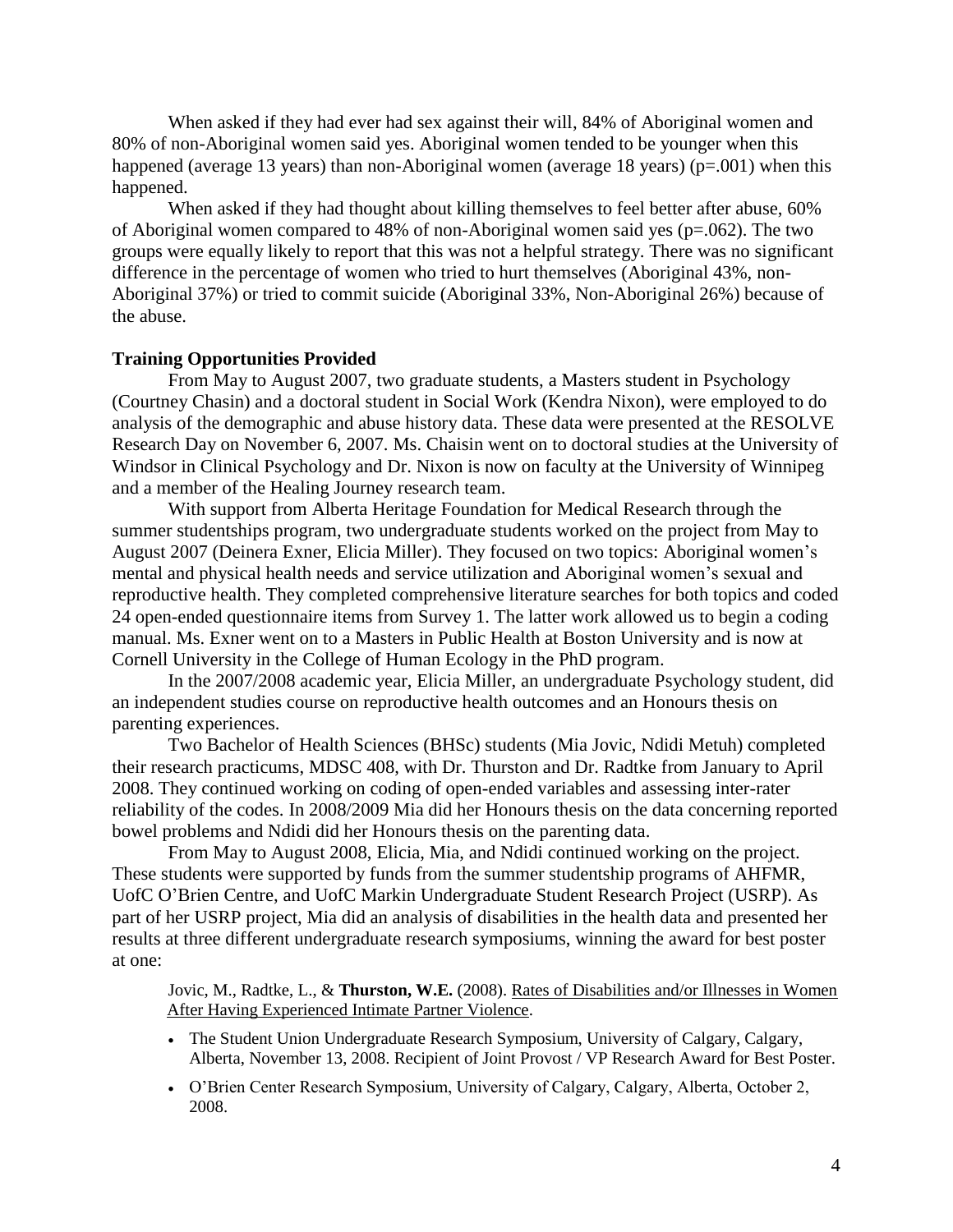Undergraduate Student Research Project (USRP) Symposium, University of Calgary, Calgary, Alberta, September 18, 2008.

From May to August 2009, Ndidi was employed again on the project, supported by funds from the summer studentship program of AHFMR. She worked with the Waves 1-3 data, coding the open-ended responses, and completing inter-rater reliability calculations to prepare the data for univariate and bivariate analysis.

Elicia was accepted into the Masters program in Clinical Psychology at the University of Calgary in September 2008; Mia Jovic entered the Engineering program at the University of Calgary in 2009, and Ndidi began medical school at the University of Alberta in September 2009.

#### **Knowledge Dissemination**

As the results reported above indicate, there are some interesting similarities and differences in the data comparing Aboriginal and non-Aboriginal women. These are a few selected variables from the many collected in the project. Analysis will now proceed in earnest, and once data are cleaned, with the assistance of a biostatistician, Dr. M. Eliasziw from the Department of Community Health Sciences, analysis of the longitudinal data will begin.

The original research team includes representatives from community organizations that are knowledgeable about the policy questions that need to be addressed. Their involvement in all aspects of the project has been ensured through operating agreements. In order to ensure additional community oversight by members of the Aboriginal community, Dr. Thurston joined the Strengthening the Spirit Committee of the Alliance to End Violence in Calgary in 2009. Strengthening the Spirit coordinates community work on efforts to end violence in Aboriginal communities in Calgary and surrounding areas. Two presentations of preliminary data have been shared with the committee to obtain feedback on the expected nature of the results. This committee is very interested in obtaining reports as they are completed.

As the funding has ended, researchers are striving to accomplish the remaining data entry and cleaning, analysis, and literature updates with the assistance of students. Team members continue to apply for funds to hire research assistants to help with this, but sources are few and the competition is great. Provincial coordinators continue to meet by telephone to coordinate the overall strategy as well as looking after the provincial data. The team no longer has the funds to hold face to face meetings but continue to meet by teleconference with the support of RESOLVE Alberta and RESOLVE Manitoba. To date, the team members remain very committed. The academic members are taking on various aspects of analysis and the community members are participating in interpretation. Given the potential impact of the results, the team will continue to work on this data, albeit more slowly than desired. Presentations of results will be made at conferences for both academics and practitioners. Manuscripts will be submitted to peer reviewed journals and articles will be prepared for community newsletters.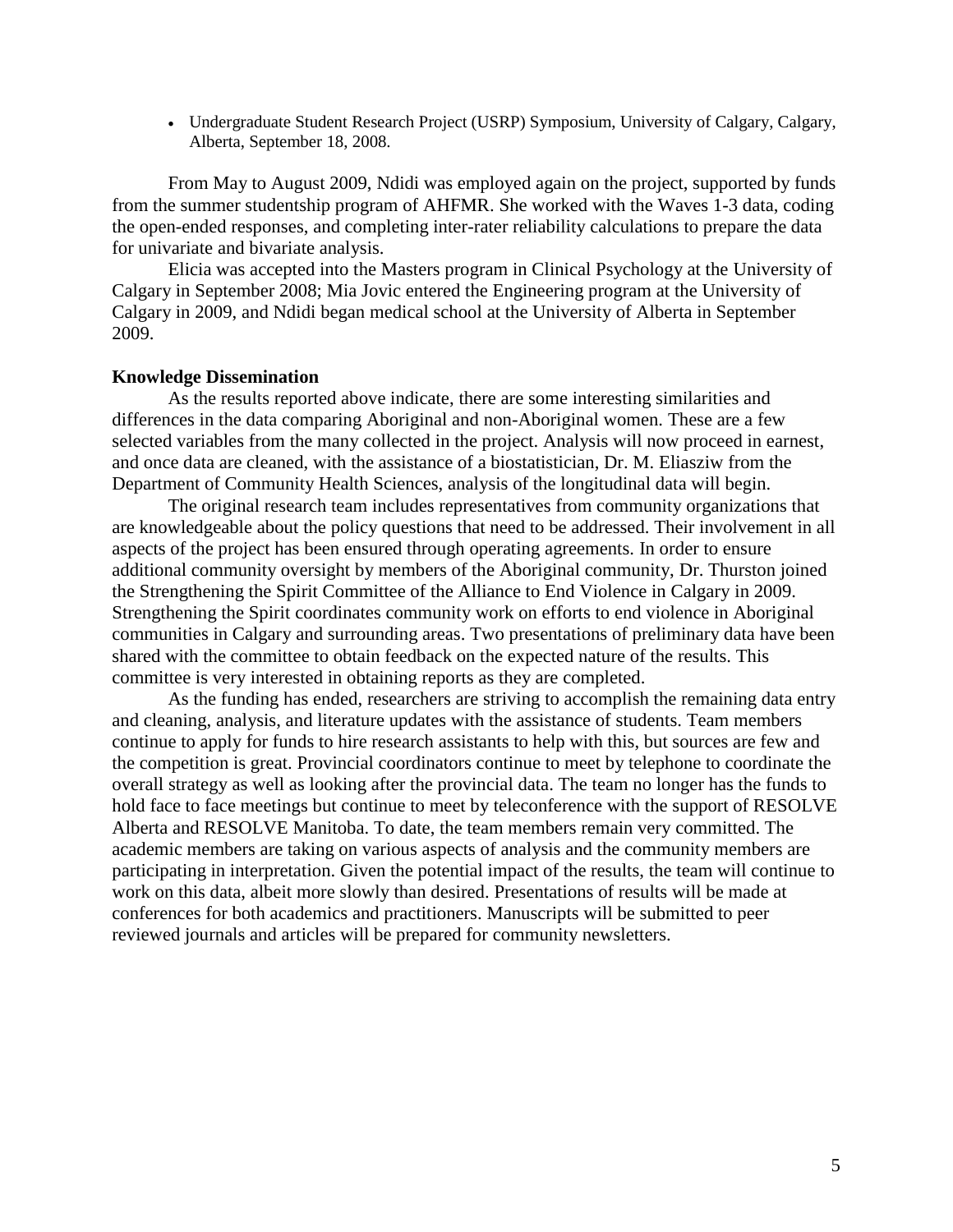# **Appendix 1: Proposed Data Collection Schedule - Alberta**

The following chart outlines the original proposed data collection schedule for the study conducted in Alberta and the actual period for each data collection. The table also shows the study foci and interview package at each time.

| <b>Time</b>    | <b>Proposed</b> | <b>Actual</b>   | <b>Focus</b>                             | <b>Interview Package</b> |
|----------------|-----------------|-----------------|------------------------------------------|--------------------------|
|                | <b>Time</b>     | <b>Time</b>     |                                          |                          |
| Time           | Oct.            | Oct             | (1) Demographics, history of abuse       | (1) Data Management      |
| 1              | $2005^1 -$      | $2005 -$        | (2) Coping, quality of life, support and | Form                     |
|                | March           | April           | service utilization                      | (2) Package $1^2$        |
|                | 2006            | 2007            |                                          |                          |
| Time           | April-          | May             | (1) Physical and mental health           | $(1)$ Package $23$       |
| 2              | Sept.           | $2006 -$        | (2) Parenting issues                     | (2) Package 1 Update     |
|                | 2006            | April 2008      | (3) Narrative account of history of      | (3) Semi-structured      |
|                |                 | (Aboriginal     | abuse, coping, and life changes          | interview schedule       |
|                |                 | Women           |                                          |                          |
|                |                 | Still being     |                                          |                          |
|                |                 | recruited)      |                                          |                          |
| Time           | Oct.            | Dec             | (1) Re-victimization                     | $(1)$ Package 1          |
| 3              | $2006 -$        | $2006 -$        | (2) Coping, quality of life, support and | (2) Package 2 Update     |
|                | March           | May             | service utilization                      |                          |
|                | 2007            | 2008            |                                          |                          |
| Time           | April-          | July 2          | (1) Physical and mental health           | (1) Package 2            |
| $\overline{4}$ | Sept.           | $007 -$         | (2) Parenting issues                     | (2) Package 1 Update     |
|                | 2007            | <b>Nov 2008</b> |                                          |                          |
| Time           | Oct.            | Jan             | (1) Re-victimization                     | $(1)$ Package 1          |
| 5              | $2007 -$        | $2008 -$        | (2) Coping, quality of life, support and | (2) Package 2 Update     |
|                | March           | Feb             | service utilization                      |                          |
|                | 2008            | 2009            |                                          |                          |
| Time           | April-          | Aug             | (1) Physical and mental health           | (1) Package 2            |
| 6              | Sept.           | $2008 -$        | (2) Parenting issues                     | (2) Package 1 Update     |
|                | 2008            | Dec 2009        | $(3)$ Update of narrative account -      | (3) Semi-structured      |
|                |                 |                 | experience of abuse, coping, and life    | interview schedule       |
|                |                 |                 | changes                                  |                          |
| Time           | Oct.            | March           | (1) Re-victimization                     | (1) Package 1            |
| 7              | $2008 -$        | $2009 -$        | (2) Coping, quality of life, support and | (2) Package 2 Update     |
|                | March           | Dec             | service utilization                      |                          |
|                | 2009            | 2009            |                                          |                          |

<sup>&</sup>lt;sup>1</sup> Manitoba and Saskatchewan began participant recruitment in September and October 2005 respectively.<br><sup>2</sup> Package 1 = Demography and History Survey and General Functioning and Service Utilization Survey<br><sup>3</sup> Package 2 =

 $\overline{a}$